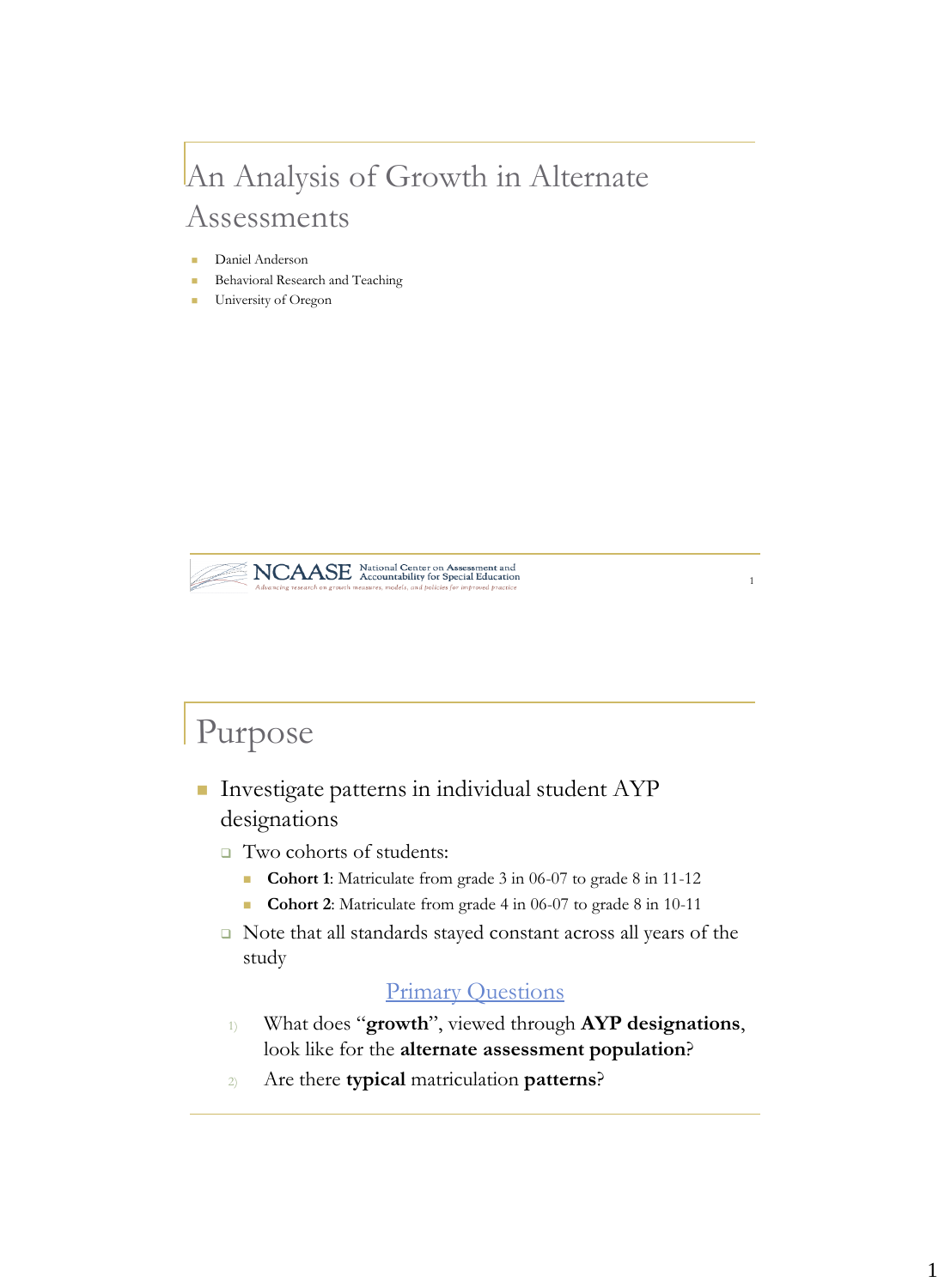

Dichotomous Descriptive Patterns: C1

|                        |         |                  | $0 = Did Not Meet$<br>(Far Below & Below) |         |                        | $1 = Met$<br>(Proficient & Advanced) |                                            |           |  |
|------------------------|---------|------------------|-------------------------------------------|---------|------------------------|--------------------------------------|--------------------------------------------|-----------|--|
| Students with data for |         |                  |                                           |         |                        |                                      | Students with data for<br>6 of the 6 years |           |  |
|                        |         | 4 of the 6 years |                                           |         | Students with data for |                                      | Pattern                                    | Frequency |  |
|                        | Pattern | Frequency        | 5 of the 6 years                          |         |                        |                                      | 000000                                     | 5         |  |
|                        | 0000    | 2                |                                           |         |                        |                                      | 000100                                     |           |  |
|                        | 0001    |                  |                                           | Pattern | Frequency              |                                      | 001100                                     |           |  |
|                        | 0100    |                  |                                           | 00000   | 5                      |                                      | 011000                                     |           |  |
|                        | 0110    |                  |                                           | 00100   |                        |                                      | 011100                                     |           |  |
|                        | 1000    |                  |                                           | 11100   |                        |                                      | 110100                                     |           |  |
|                        | 1100    | 3                |                                           | 11101   | 3                      |                                      | 111100                                     | 4         |  |
|                        | 1101    | 3                |                                           | 11110   | 3                      |                                      | 111101                                     | 3         |  |
|                        | 1111    | 9                |                                           | 11111   |                        |                                      | 111111                                     | 5         |  |
|                        | Total   | 21               |                                           | Total   | 20                     |                                      | Total                                      | 23        |  |

Note that no students, once reaching proficiency, stayed proficient, except students who began proficient.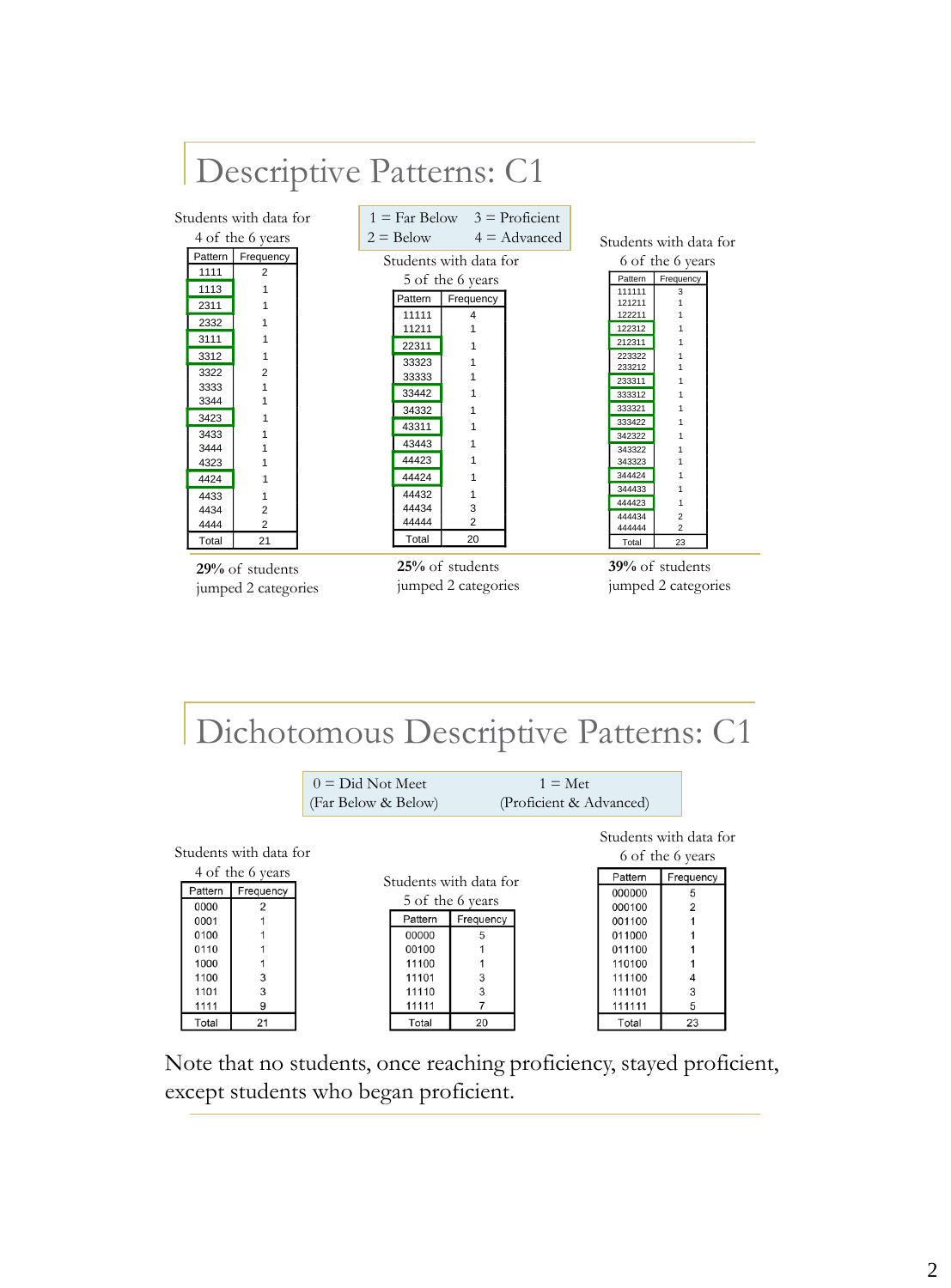## Graphical Pattern Representation: C2



Kendall's Tau: C1 (ordinal correlation coefficient)

| <b>Correlations</b> |                                                    |            |            |      |      |    |  |  |  |
|---------------------|----------------------------------------------------|------------|------------|------|------|----|--|--|--|
|                     | 11/12<br>07/08<br>09/10<br>10/11<br>08/09<br>06/07 |            |            |      |      |    |  |  |  |
| 06/07               |                                                    | 42         | 43         | 42   | 40   | 33 |  |  |  |
| 07/08               | **<br>.759                                         |            | 51         | 47   | 46   | 35 |  |  |  |
| 08/09               | .829                                               | **<br>.740 |            | 63   | 60   | 48 |  |  |  |
| 09/10               | .717                                               | .671       | $.815$ **  |      | 70   | 56 |  |  |  |
| 10/11               | .776                                               | .581       | .733       | .669 |      | 71 |  |  |  |
| 1/12                | .806                                               | .734       | **<br>.828 | .756 | .790 |    |  |  |  |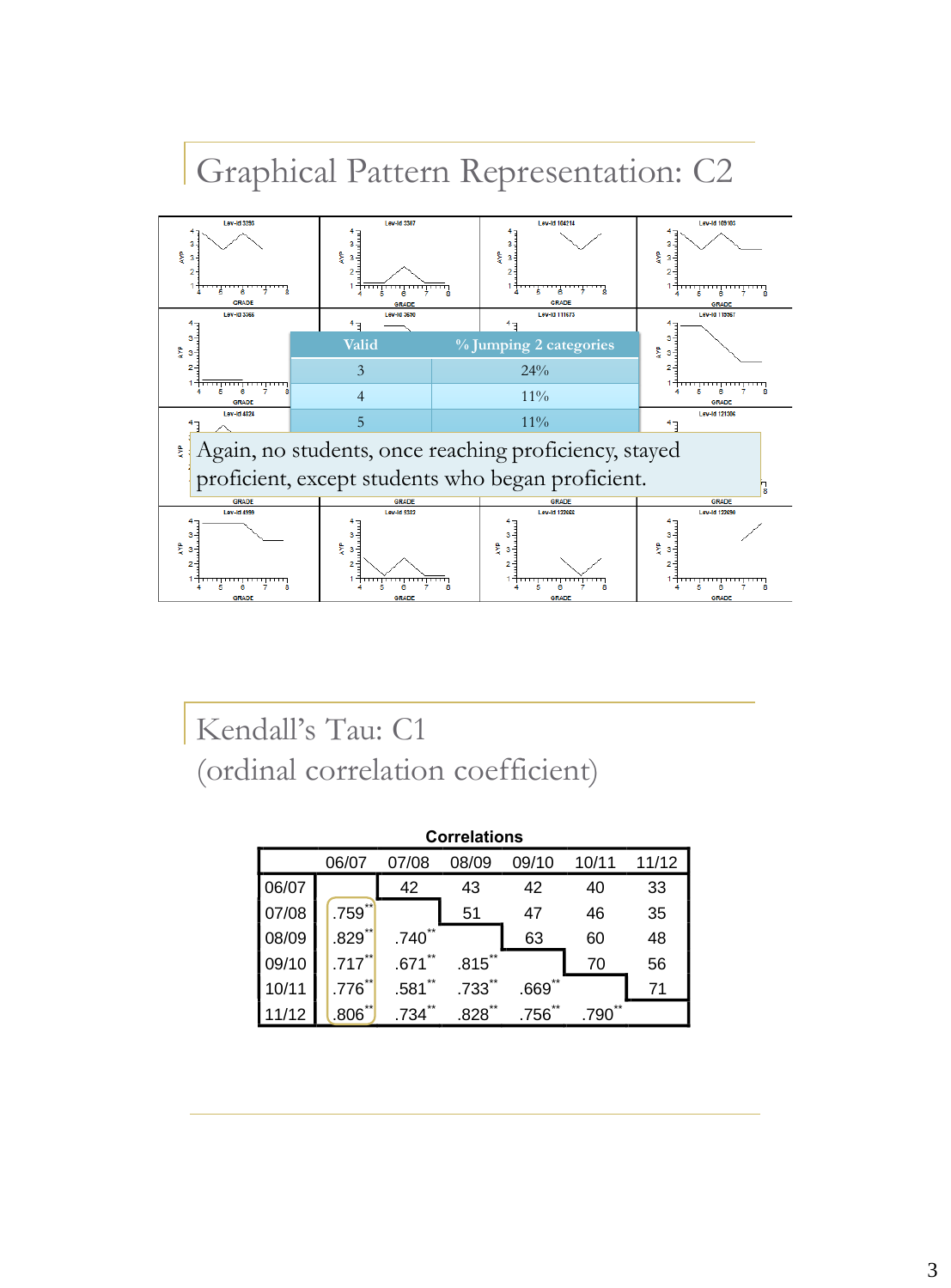Kendall's Tau: C2 (ordinal correlation coefficient) 09/10 .717\*\* .671\*\* .815\*\* 70 56  $\mathcal{A}$ 

| <b>Correlations</b>                       |                      |                   |               |       |    |  |  |  |
|-------------------------------------------|----------------------|-------------------|---------------|-------|----|--|--|--|
| 07/08<br>10/11<br>08/09<br>09/10<br>06/07 |                      |                   |               |       |    |  |  |  |
| 06/07                                     |                      | 51                | 52            | 44    | 44 |  |  |  |
| 07/08                                     | $\star\star$<br>.673 |                   | 53            | 45    | 43 |  |  |  |
| 08/09                                     | .802                 | $.767$ $*$        |               | 69    | 65 |  |  |  |
| 09/10                                     | 737]                 | .639              | $***$<br>.779 |       | 75 |  |  |  |
|                                           | 719                  | .752 <sup>°</sup> | 782           | $***$ |    |  |  |  |

#### Modeling Growth with Ordinal Data

- Hierarchical Generalized Linear Growth Model
- Method for investigating how students change AYP categories over time

#### **Primary purpose**

 Examine how the **probability** of a student scoring in each **category** changes **over time**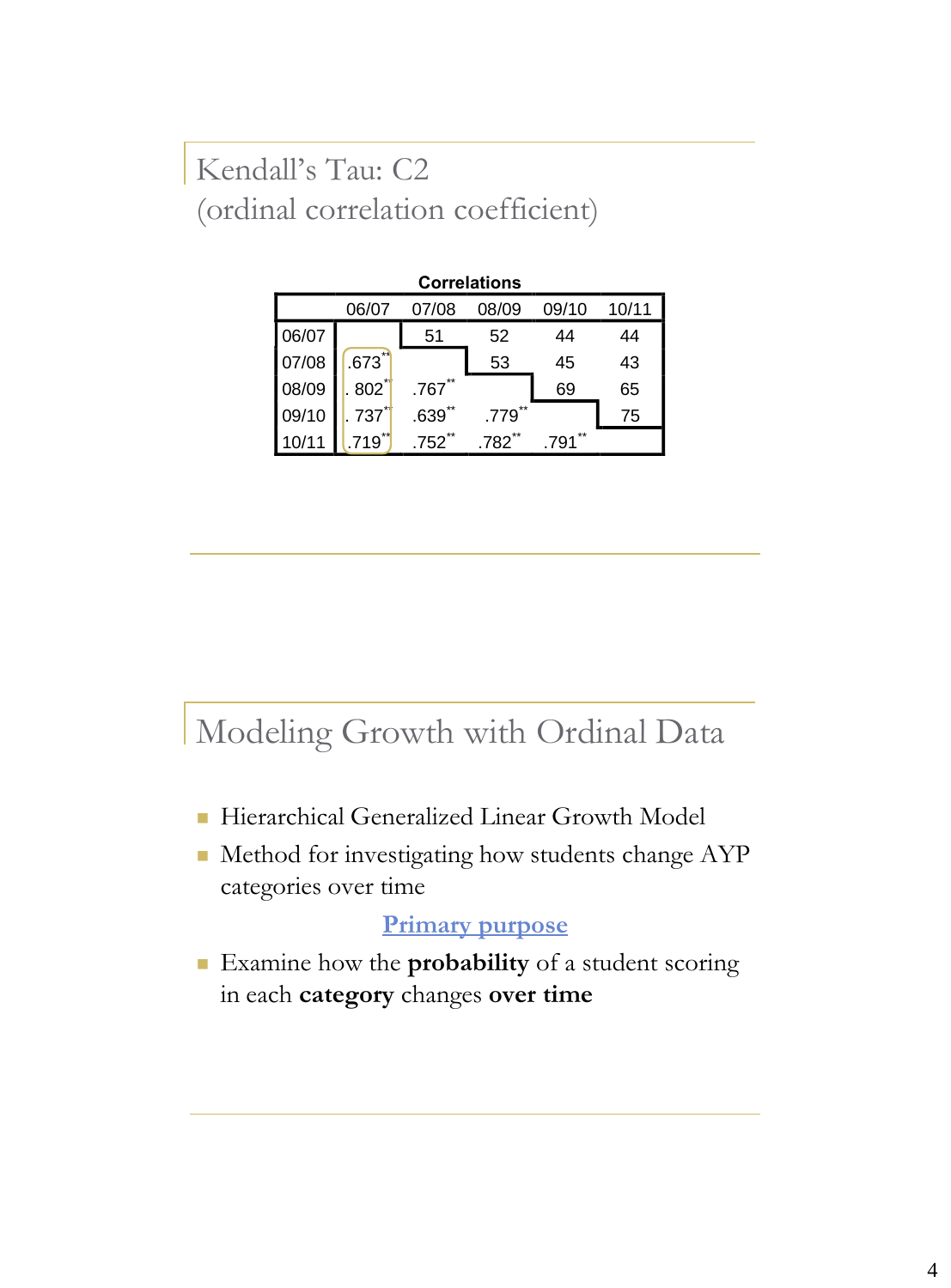# Theory behind model (year 1)



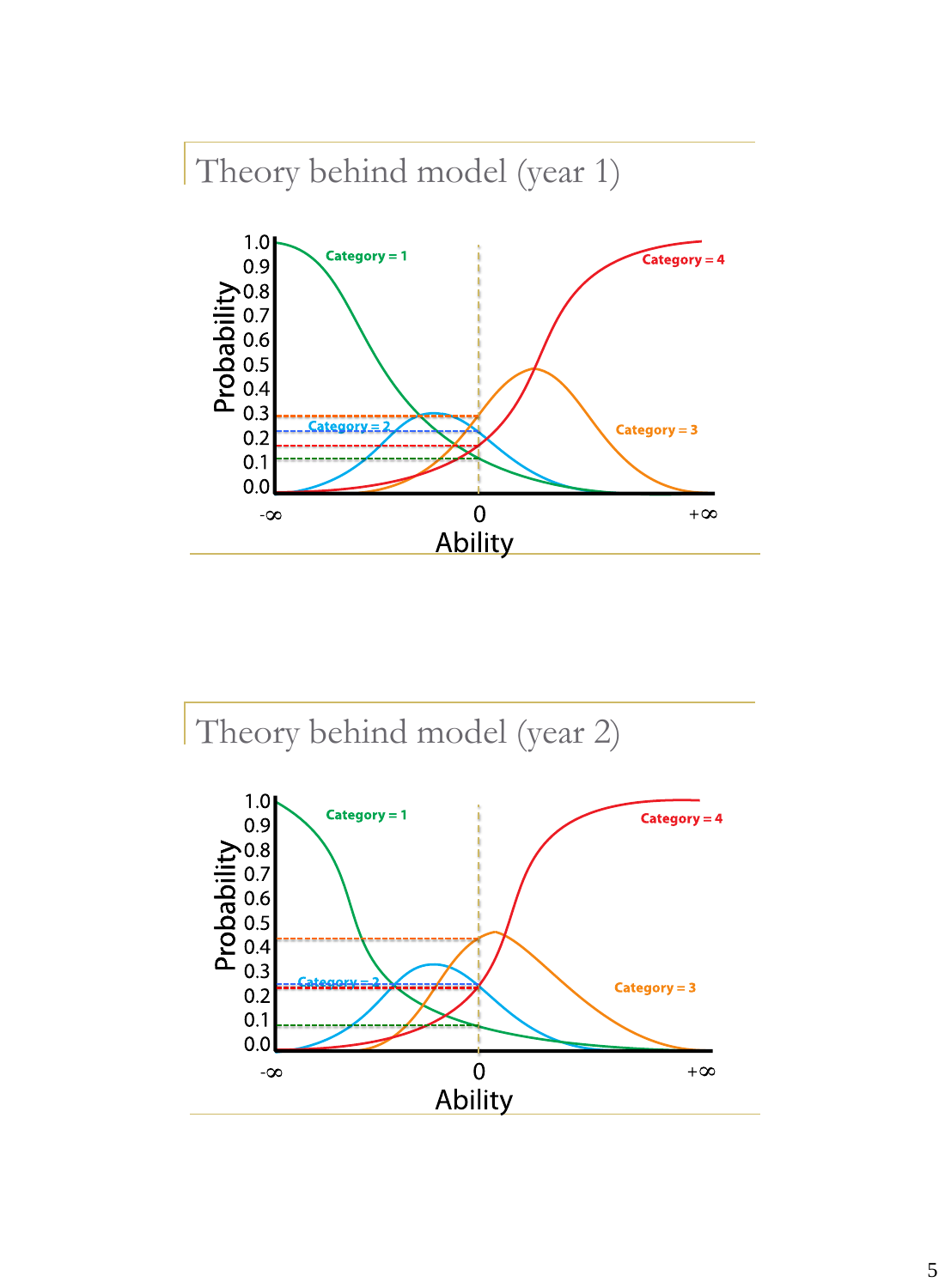### Model Results: C1

|                                                                                                           |      | Grade/Year of matriculation |                                                                                                                   |      |      |      |  |  |  |
|-----------------------------------------------------------------------------------------------------------|------|-----------------------------|-------------------------------------------------------------------------------------------------------------------|------|------|------|--|--|--|
| Category                                                                                                  | 3    | 4                           | 5                                                                                                                 | 6    | 7    | 8    |  |  |  |
| Far Below                                                                                                 | 0.02 | 0.03                        | 0.05                                                                                                              | 0.07 | 0.11 | 0.16 |  |  |  |
| Below                                                                                                     | 0.08 | 0.12                        | 0.17                                                                                                              | 0.23 | 0.29 | 0.35 |  |  |  |
| Proficient                                                                                                | 0.51 | 0.56                        | 0.58                                                                                                              | 0.56 | 0.50 | 0.43 |  |  |  |
| Advanced                                                                                                  | 0.39 | 0.29                        | 0.21                                                                                                              | 0.15 | 0.10 | 0.07 |  |  |  |
|                                                                                                           |      |                             |                                                                                                                   |      |      |      |  |  |  |
| Columns indicate the<br>probability of students being<br>in one category over another<br>within one year. |      | students.                   | Rows indicate how the<br>probability of being in one<br>category changes over the six<br>years for this cohort of |      |      |      |  |  |  |
|                                                                                                           |      |                             |                                                                                                                   |      |      |      |  |  |  |

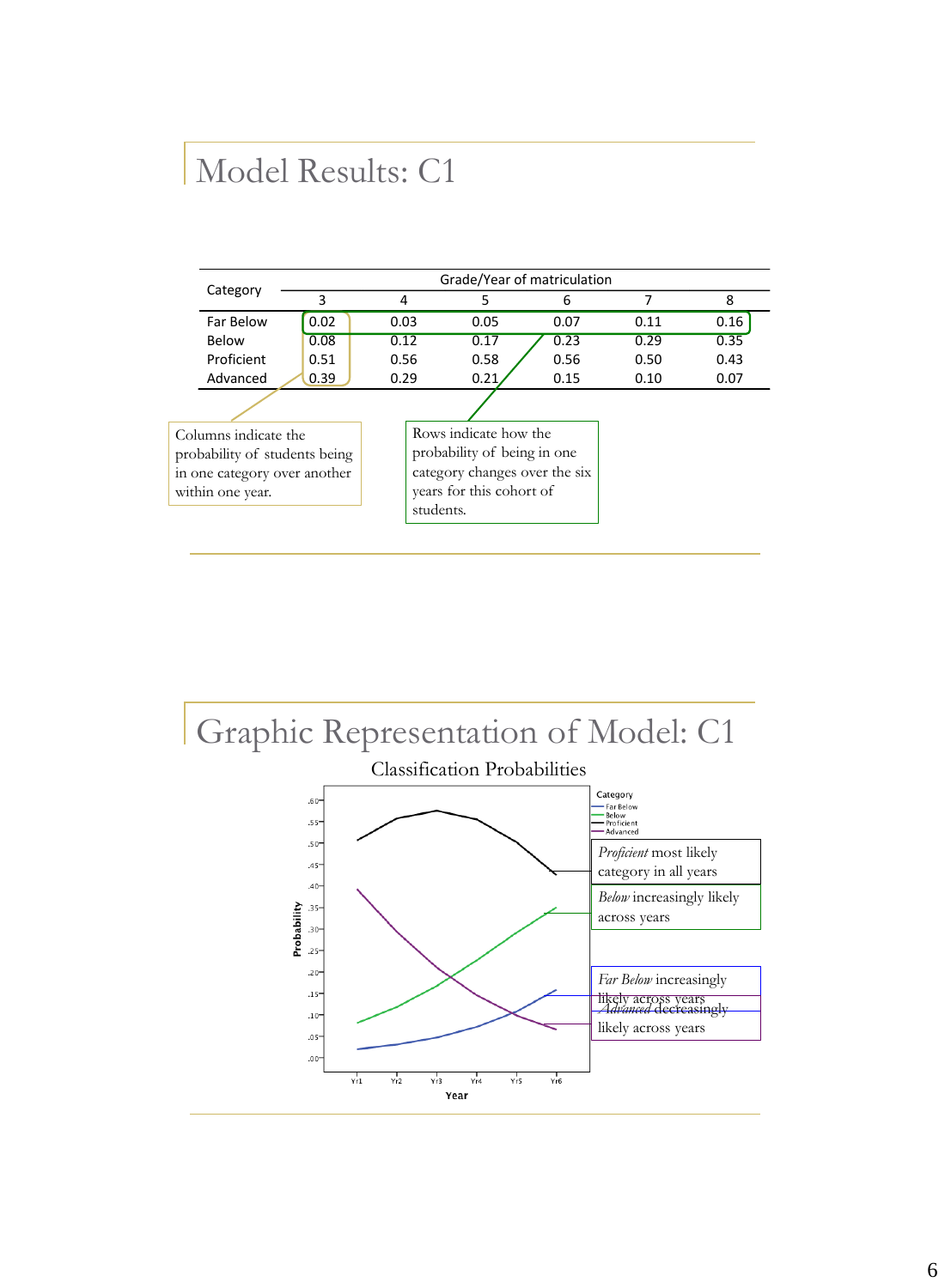#### Model Results: C2

| Category   | Grade/Year of matriculation |      |      |      |      |      |  |  |
|------------|-----------------------------|------|------|------|------|------|--|--|
|            |                             |      |      |      |      |      |  |  |
| Far Below  | 0.02                        | 0.03 | 0.05 | 0.07 | 0.11 | 0.16 |  |  |
| Below      | 0.08                        | 0.12 | 0.17 | 0.23 | 0.29 | 0.35 |  |  |
| Proficient | 0.51                        | 0.56 | 0.58 | 0.56 | 0.50 | 0.43 |  |  |
| Advanced   | 0.39                        | 0.29 | 0.21 | 0.15 | 0.10 | 0.07 |  |  |

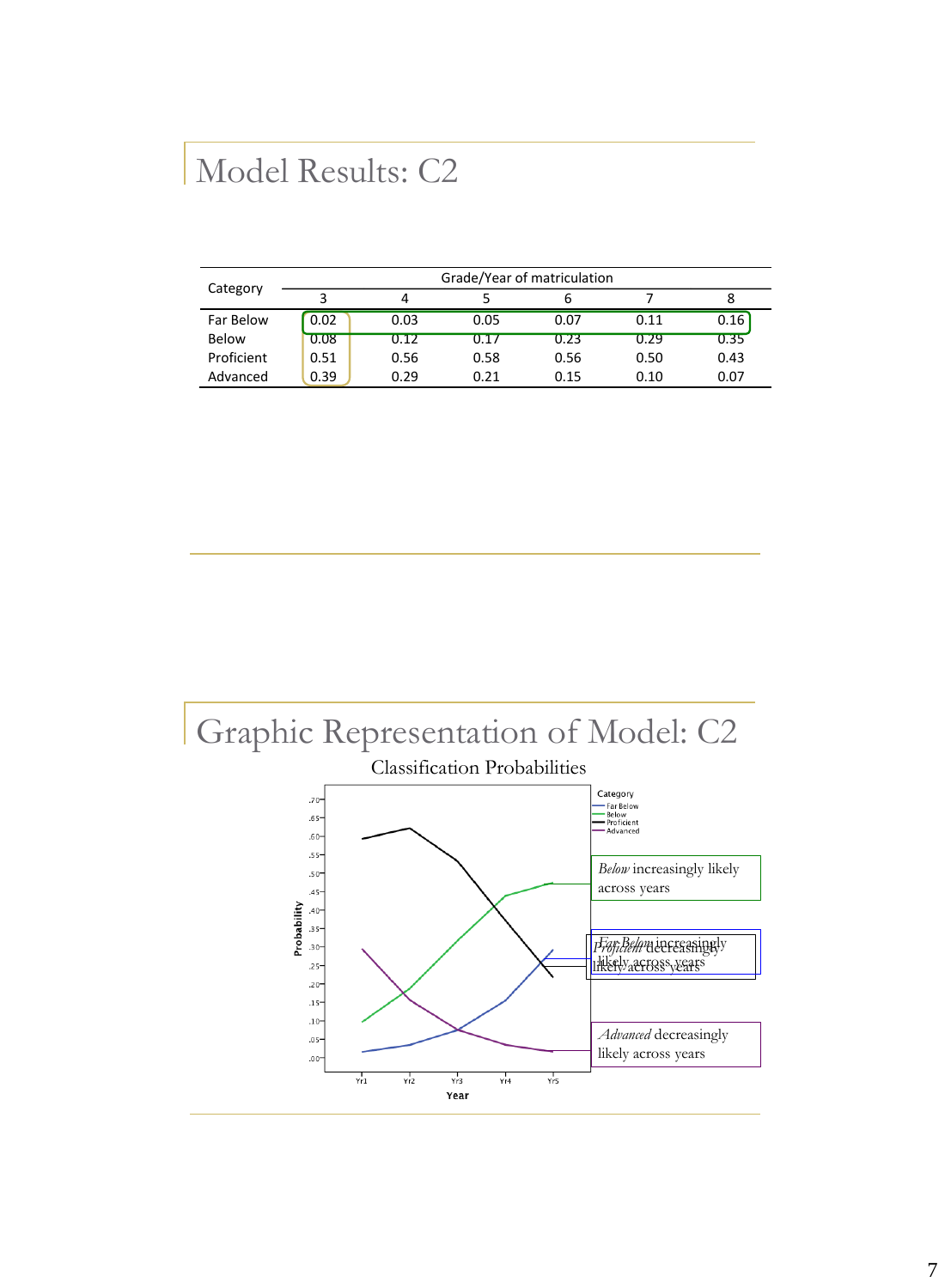## Conclusions

**Question:** What does "growth", viewed through AYP designations, look like for the alternate assessment population?

| Cohort 1                                                                                                                                                                                                                                                                | Cohort 2                                                                                                                                                      |
|-------------------------------------------------------------------------------------------------------------------------------------------------------------------------------------------------------------------------------------------------------------------------|---------------------------------------------------------------------------------------------------------------------------------------------------------------|
| Proficient category was most<br>likely across all years<br>Advanced category<br>$\mathcal{L}_{\mathcal{A}}$<br>monotonically decreased in<br>probability across years<br>Far Below and Below categories<br>m.<br>monotonically increased in<br>probability across years | The probability of students<br>scoring in the passing<br>categories (3 or 4) decreases<br>across years<br>By grade 8, <i>Below</i> is most<br>likely category |

Kendall's Tau suggests that, for both groups, there is a strong correlation between where students begin and how they progress

### Conclusions

**Question:** Are there typical matriculation patterns?

- **Frequency and visual inspections suggest changes** are quite individual
	- □ Students taking the Alternate Assessment are quite variable, given the unique nature of each student's disability, or combination of disabilities.